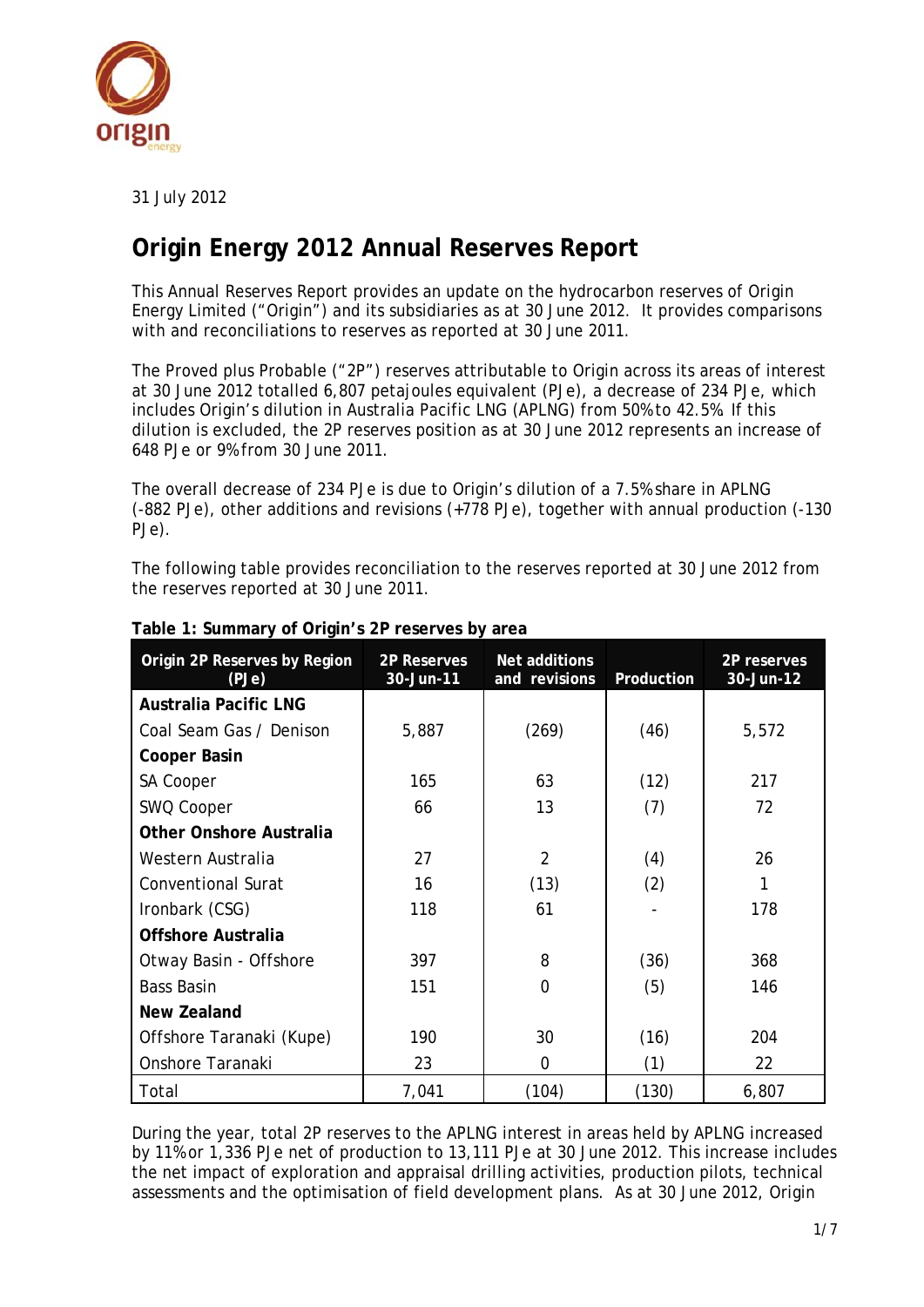

had a 42.5% interest in the APLNG incorporated joint venture and therefore had an effective interest of 5,572 PJe in these reserves.

In January 2012, APLNG entered into a binding agreement for Sinopec to subscribe for a further 10% interest in APLNG, taking their total ownership interest from 15% to 25%. Completion was subject to approvals by the Chinese Government and in Australia, the Foreign Investment Review Board and conditional on APLNG reaching a final investment decision on the second train (FID2). As at 30 June 2012, these conditions precedent had not been met and therefore Origin's effective share of APLNG reserves was 42.5%. On 4 July 2012, Origin announced that following receipt of all Government approvals, APLNG had reached FID2. On 12 July 2012, Origin announced that the Sinopec subscription agreement for the additional 10% interest had completed. This results in a further 656 PJe decrease in Origin's effective interest in APLNG reserves based on APLNG's reserves at 30 June 2012 to 4,917 PJe.

Other significant changes in 2P reserves were recorded in the following areas:

- Ironbark (ATP788P) net increase of 61 PJe: This is due to drilling results from pilot wells around Duke 3. Origin's 3P reserves position as at 30 June 2012 was 889 PJe for Ironbark, representing a 101 PJe decrease on the 30 June 2011 reserves position, primarily as a result of updated regional permeability mapping.
- Cooper Basin net increase of 57 PJe: This is primarily a result of conversion of Contingent Resource to Reserves as additional infill drilling activity plans become more certain. In addition, there are some increases due to new compression projects, field development studies and refinement in reserves prediction models.
- Conventional Surat net decrease of 15 PJe: Origin is presently evaluating the ongoing viability of the Surat conventional assets and during this period some of the Surat 2P reserves have been re-categorised as contingent resources.
- Offshore Taranaki (Kupe) net increase of 14 PJe: This includes a revision of 30 PJe due to technical updates based on continuing strong field performance.

Minor revisions to reserves occurred in other areas as additional data and technical studies are incorporated into forward estimates.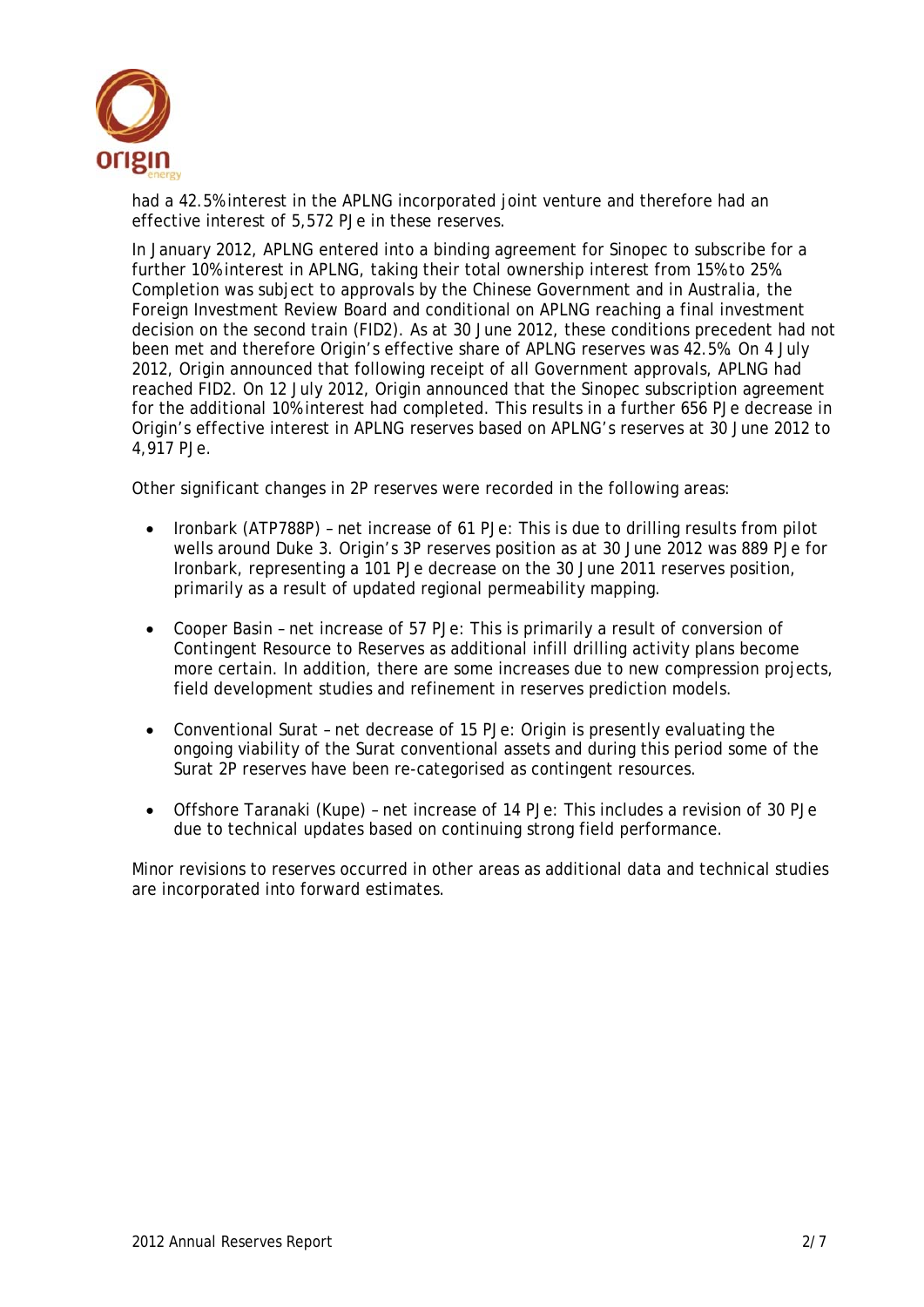

The table below provides details of Origin's 2P reserves by product as at 30 June 2012.

| Origin 2P Reserves by<br>Product 30/06/2012 | Gas (PJ)      | LPG (kT) | Condensate<br>(kbbls) | Oil<br>(kbbls) | <b>TOTAL</b><br>(PJe) |
|---------------------------------------------|---------------|----------|-----------------------|----------------|-----------------------|
|                                             |               |          |                       |                |                       |
| <b>Australia Pacific LNG</b>                |               |          |                       |                |                       |
| Coal Seam Gas / Denison                     | 5,572         | $\Omega$ | 18                    | 0              | 5,572                 |
| <b>Cooper Basin</b>                         |               |          |                       |                |                       |
| SA Cooper                                   | 169           | 373      | 2,938                 | 2,270          | 217                   |
| SWQ Cooper                                  | 58            | 68       | 680                   | 1,122          | 72                    |
| <b>Other Onshore Australia</b>              |               |          |                       |                |                       |
| Western Australia                           | 26            |          | 13                    |                | 26                    |
| <b>Conventional Surat</b>                   |               |          |                       | 87             | 1                     |
| Ironbark (CSG)                              | 178           |          |                       |                | 178                   |
| <b>Offshore Australia</b>                   |               |          |                       |                |                       |
| Otway Basin - Offshore                      | 314           | 590      | 4,674                 |                | 368                   |
| <b>Bass Basin</b>                           | 106           | 353      | 3,789                 | 349            | 146                   |
| <b>New Zealand</b>                          |               |          |                       |                |                       |
| Offshore Taranaki (Kupe)                    | 138           | 589      | 6,815                 |                | 204                   |
| Onshore Taranaki                            | $12 \text{ }$ | 17       | 10                    | 1,675          | 22                    |
|                                             |               |          |                       |                |                       |
| Total                                       | 6,575         | 1,990    | 18,936                | 5,502          | 6,807                 |

## **Table 2: Origin Effective Interest 2P Reserves by Product**

### **Table 3: Change in 2P Reserves by Product**

| Origin 2P Reserves by<br>Product | Gas<br>(PJ) | <b>LPG</b><br>(KT) | Cond.<br>(kbbls) | Oil<br>(kbbls) | <b>TOTAL</b><br>(PJe) |
|----------------------------------|-------------|--------------------|------------------|----------------|-----------------------|
| Total at 30/06/2011              | 6,808       | 1,882              | 20,279           | 5,312          | 7,041                 |
| Production                       | (112)       | (121)              | (1,607)          | (573)          | (130)                 |
| Net additions/revisions          | (121)       | 229                | 265              | 763            | (104)                 |
| Total at 30/06/2012              | 6,575       | 1,990              | 18,936           | 5,502          | 6,807                 |
| Change                           | (233)       | 108                | (1, 343)         | 190            | (234)                 |
| % Change                         | (3%)        | 6%                 | (7%)             | 4%             | (3%)                  |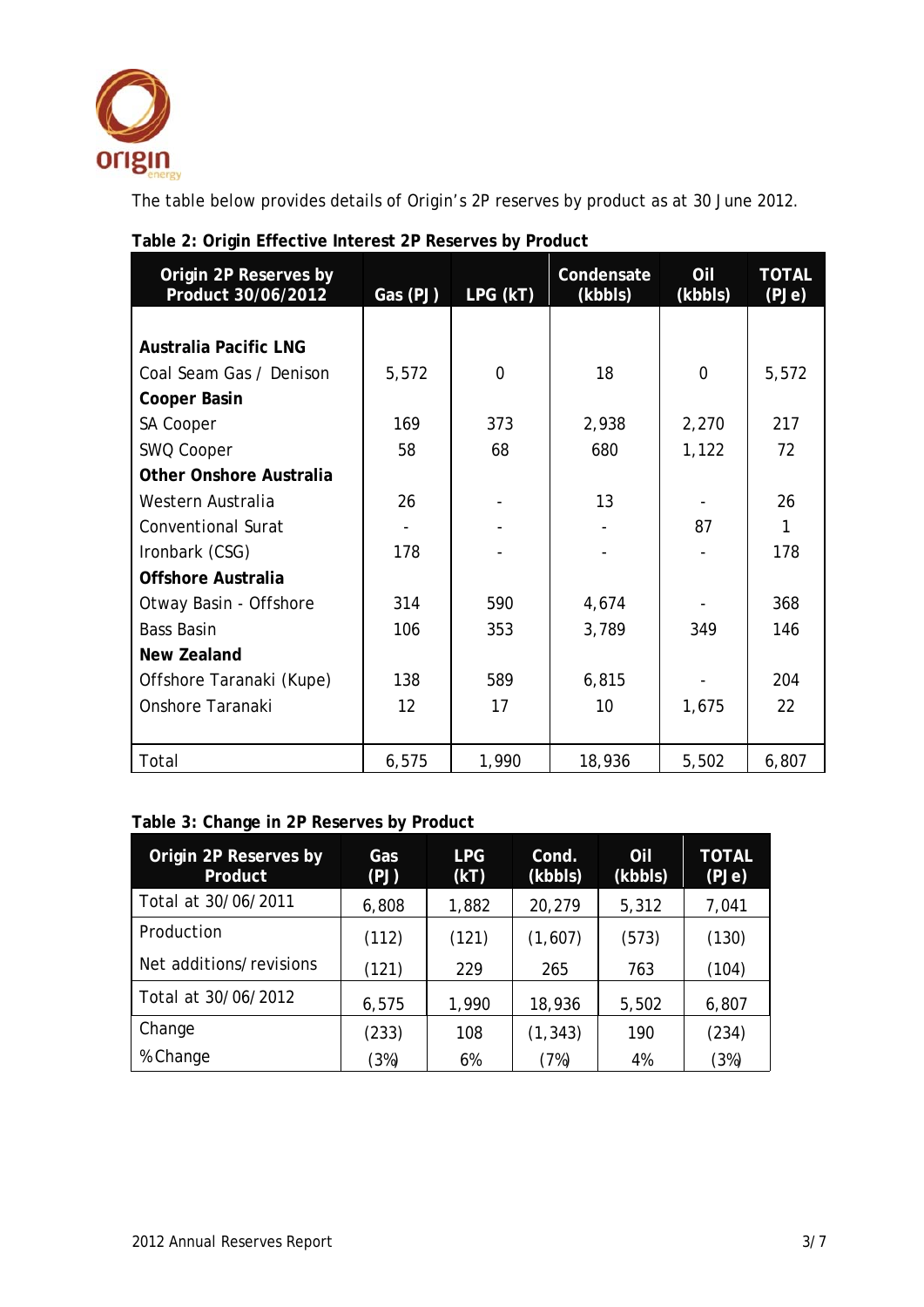

#### **Appendix 1: Reserves and Resources held through APLNG**

The reserves data presented for APLNG represents an independent assessment by the internationally recognised petroleum consultant Netherland, Sewell & Associates, Inc. ("NSAI"). NSAI has prepared this assessment of reserves and resources based on technical, commercial and operational information provided by Origin on behalf of APLNG. The assessment includes coal seam gas (CSG) reserves held across a number of areas and conventional gas reserves in the Denison Trough area.

Table 4 below records reserves and resources for the APLNG joint venture, while Table 5 records Origin's interest in these hydrocarbon accumulations.

| Reserves and Contingent Resources attributable to areas held by APLNG<br>100% level (PJe) |                                  |                                |            |                                   |  |
|-------------------------------------------------------------------------------------------|----------------------------------|--------------------------------|------------|-----------------------------------|--|
| <b>Reserves</b>                                                                           | Reserves<br>at 30-Jun-11         | Net additions<br>and revisions | Production | <b>Reserves</b> *<br>at 30-Jun-12 |  |
| 2P                                                                                        | 11,775                           | 1.444                          | (108)      | 13,111                            |  |
| 3P                                                                                        | 14,742                           | 1.413                          | (108)      | 16.047                            |  |
| <b>Resources</b>                                                                          | <b>Resources</b><br>at 30-Jun-11 | Net additions<br>and revisions | Production | <b>Resources</b><br>at 30-Jun-12  |  |
| 2C                                                                                        | 4.041                            | (216)                          |            | 3.825                             |  |
| 3C                                                                                        | 10,050                           | (221)                          |            | 9.829                             |  |

#### **Table 4: APLNG 100%**

\* The 2P and 3P reserves estimates at 30 June 2012 in the table above include 38 PJe and 54 PJe respectively for conventional reserves in the Denison Trough. The balance represents CSG reserves.

#### **Table 5: Origin interest in APLNG**

|                  | Reserves and Contingent Resources attributable to areas held by APLNG |                                   |                                                     |            |                                        |                                                |                                                   |
|------------------|-----------------------------------------------------------------------|-----------------------------------|-----------------------------------------------------|------------|----------------------------------------|------------------------------------------------|---------------------------------------------------|
|                  | Origin interest (PJe)                                                 |                                   |                                                     |            |                                        |                                                |                                                   |
| <b>Reserves</b>  | <b>Reserves</b><br>at 30-<br><b>Jun-11</b><br>(50%)                   | Dilution of<br>7.5%<br>(9/8/2011) | Other<br><b>Additions</b><br>and<br><b>Revision</b> | Production | Reserves* at<br>30-Jun-12<br>(42.5%)   | Adjustment<br>for further<br>dilution of<br>5% | <b>Reserves</b><br>based on<br>37.5%<br>interest  |
| 2P               | 5,887                                                                 | (882)                             | 614                                                 | (46)       | 5,572                                  | 656                                            | 4,917                                             |
| 3P               | 7,371                                                                 | (1105)                            | 601                                                 | (46)       | 6,820                                  | 802                                            | 6,018                                             |
| <b>Resources</b> | <b>Resources</b><br>at 30-<br><b>Jun-11</b><br>(50%)                  | Dilution of<br>7.5%<br>(9/8/2011) | Other<br><b>Additions</b><br>and<br><b>Revision</b> | Production | Resources*<br>at 30-Jun-<br>12 (42.5%) | Adjustment<br>for further<br>dilution of<br>5% | <b>Resources</b><br>based on<br>37.5%<br>interest |
| 2C               | 2,020                                                                 | (303)                             | (91)                                                |            | 1,626                                  | 191                                            | 1,434                                             |
| 3C               | 5,025                                                                 | (754)                             | (94)                                                |            | 4,177                                  | 491                                            | 3,686                                             |

 \* The 2P and 3P reserves estimates at 30 June 2012 in the table above include 16 PJe and 23 PJe respectively for conventional reserves in the Denison Trough. The balance represents CSG reserves.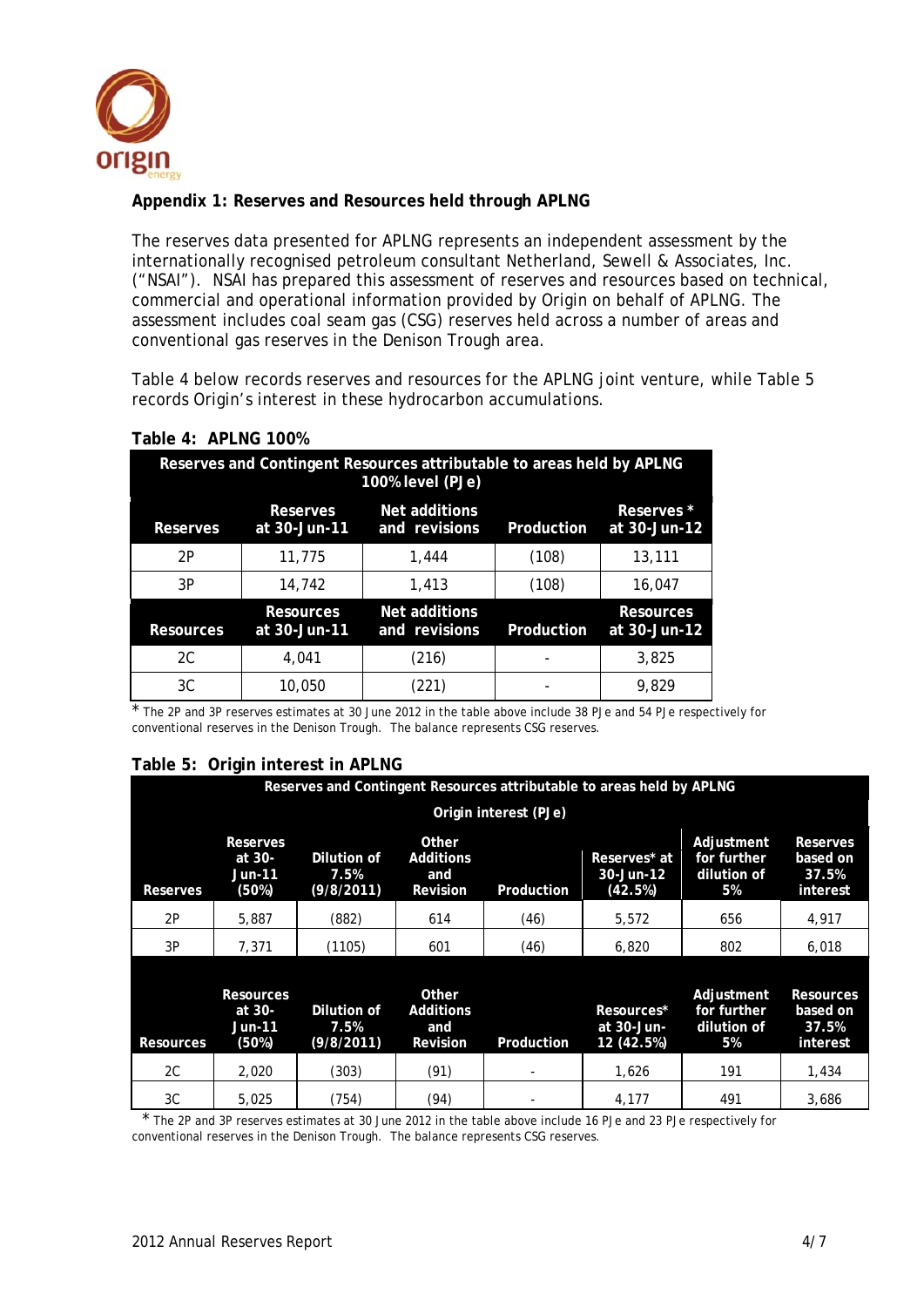

**Appendix 2: Remarks Relating to the Construction of this Report** 

#### **Definitions of Reserves and Resources**

The Reserves Statement has been prepared to be consistent with the Petroleum Resources Management System 2007 published by Society of Petroleum Engineers (SPE). This document may be found at the SPE website.

Origin follows Australian industry practice and focuses on reporting 2P reserves.

In the case of the APLNG incorporated joint venture and the Ironbark asset an independent assessment is undertaken by external consultants Netherland, Sewell & Associates, Inc. (NSAI). For these assets Origin provides NSAI's estimates of four categories of reserves and resources consistent with the SPE guidelines, as follows:

- Proved plus Probable reserves (2P)
- Proved plus Probable plus Possible reserves (3P)
- Best Estimate (2C) Contingent resource
- High Estimate (3C) Contingent Resource

Origin does not intend to report Prospective or Undiscovered Resources as defined by the SPE in any of its areas of interest on an ongoing basis.

This report does not include interests in known fields or accumulations for which additional technical work is required to allow an adequate assessment of reserves or resources.

Conventional discoveries that are not included in this report include Trefoil and Rockhopper in the Bass Basin, Halladale and Blackwatch in the offshore Otway Basin and Petrel in the Bonaparte Basin. Further technical evaluation of these discoveries is continuing and will need to be concluded before reserves can be booked in these areas.

#### **Economic test for reserves**

The assessment of reserves requires a commercial test to establish that reserves can be economically recovered. Within the commercial test, operating cost and capital cost estimates are combined with fiscal regimes and product pricing to confirm the economic viability of producing the reserves.

In the case of oil, condensate and LPG forward estimates of prices are used in line with the forward curves available through various international benchmarking agencies, appropriately adjusted for local market conditions.

Gas reserves are assessed against existing contractual arrangements or local market conditions as appropriate. In the case of gas reserves where contracts are not in place a forward price scenario based on monetisation of the reserves through domestic markets has been used, including power generation opportunities, direct sales to end users and utilisation of Origin's wholesale and retail channels to market.

For CSG reserves that are intended to supply the APLNG CSG to LNG project, the economic test is based on gas prices calculated using the Residual Pricing Method (RPM). The RPM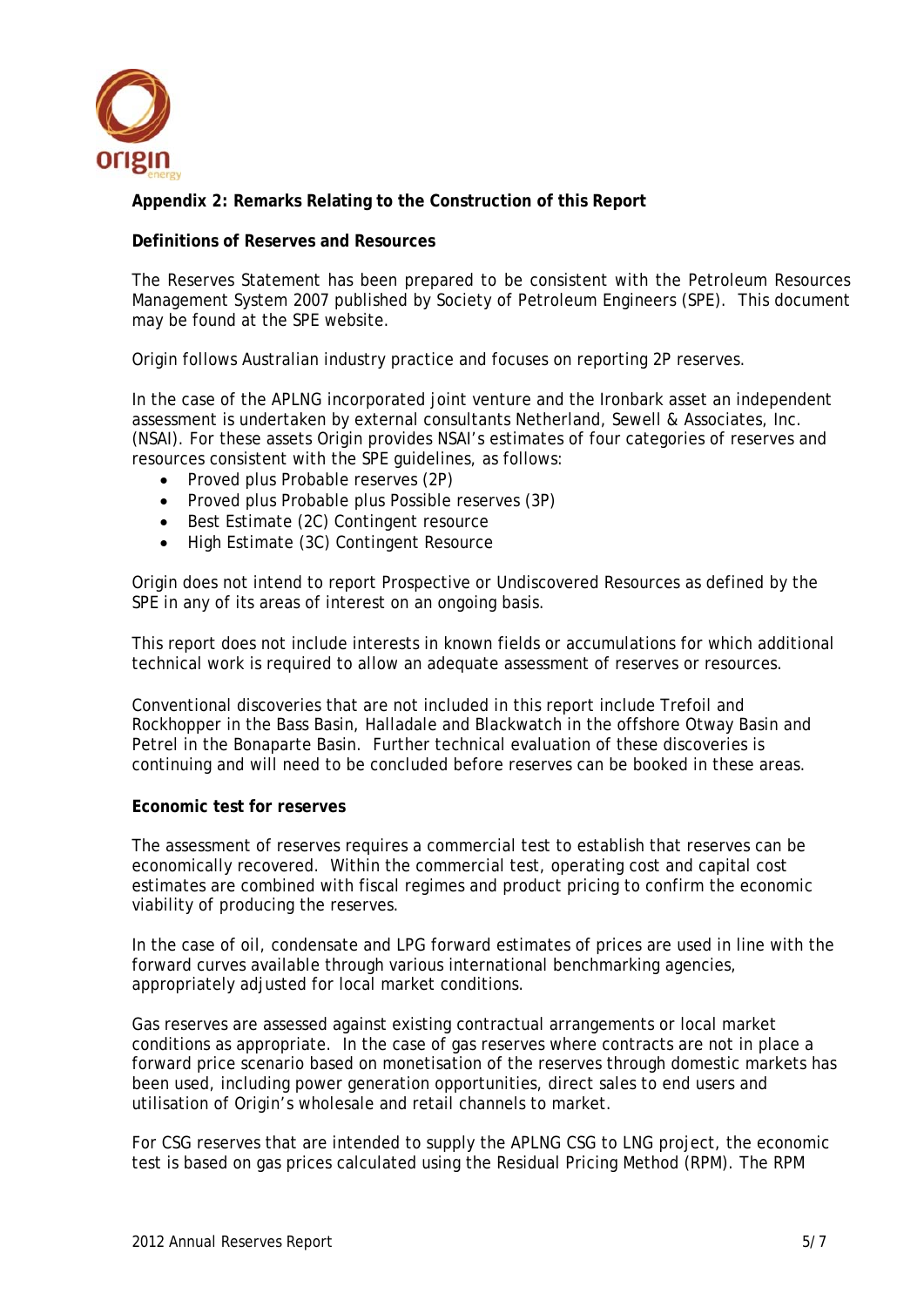

mechanism is used within the PRRT regime to determine an appropriate transfer price for integrated gas to liquids projects.

RPM applies the same return to the upstream and downstream businesses of the APLNG project, and divides residual profit equally between the businesses. The residual profit is a function of the upstream "cost plus" and the downstream "net back" prices. The residual price is exposed to changes in the supply/demand balance in the market through the oil price-linked LNG contract, as well as other market forces through the long term bond rate.

#### **Reversionary Rights**

Origin's interests in exploration and production tenements (held directly or indirectly) may change from time to time and some of APLNG's CSG tenements are subject to commercial arrangements under which, after the recovery of acquisition, royalty, development and operating costs, plus an uplift on development and operating costs, a portion of some of the interests may revert to previous holders of the tenements. Origin has assessed the potential impact of reversionary rights associated with such interests based on economic tests consistent with these reserves and based on that assessment does not consider that reversionary rights will impact the reserves quoted within this report.

#### **Information regarding the preparation of this Reserves Report**

The internationally recognised petroleum consultant NSAI has prepared assessments of the reserves and resources for APLNG and the Ironbark asset based on technical, commercial and operational data provided by Origin.

The statements in this Report relating to reserves and resources as of 30 June 2012, for APLNG and the Ironbark asset are based on information in the NSAI reports dated 26 July 2012 and 23 July 2012 respectively, compiled by Mr. John G. Hattner, a full-time employee of NSAI. Mr. John G. Hattner has consented to the statements based on this information, and to the form and context in which these statements appear.

The statements in this Report relating to reserves and resources for other assets have been compiled by Andrew Mayers, a full-time employee of Origin. Andrew Mayers is qualified in accordance with ASX listing rule 5.11 and has consented to the form and context in which these statements appear.

#### **Rounding**

Information on reserves is quoted in this report rounded to the nearest whole number. Some totals in tables in this report may not add due to rounding. Items that round to zero are represented by the number 0, while items that are actually zero are represented with a dash "-".